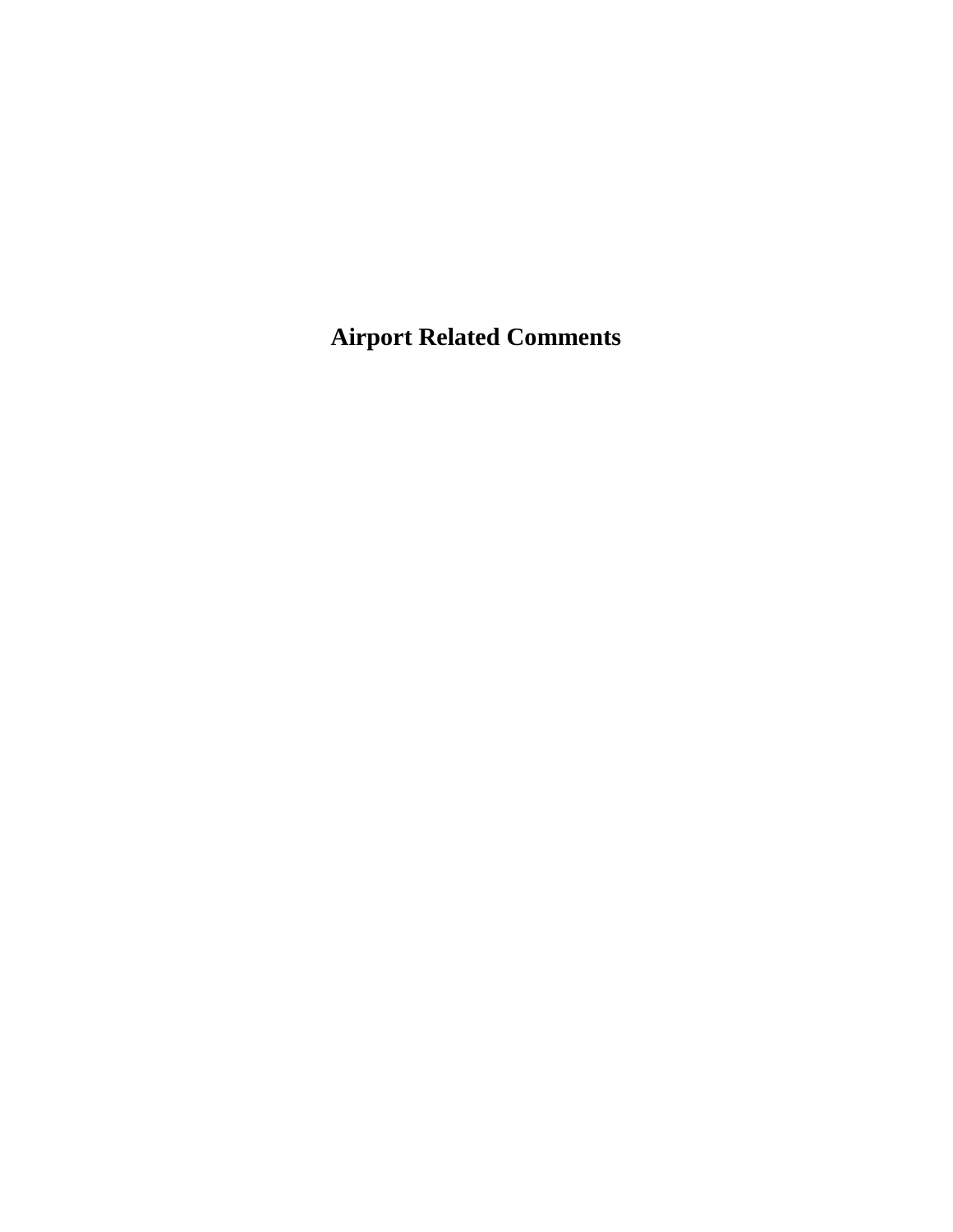The Raleigh-Durham Airport Authority is responding to the North Carolina Department of Environmental Quality's Request for Information on the *Volkswagen Consent Decree Environmental Mitigation Trust Project Ideas* dated November 21, 2017.

#### **Section 1: Project Applicant Information**

Raleigh-Durham Airport Authority Gina Danison, Environmental Program Administrator Local Government PO Box 80001, RDU Airport, NC 27623 919-840-7741 [gina.danison@rdu.com](mailto:gina.danison@rdu.com)

#### **Section 2: VW Program and Solicitation Design Questions**

The Authority does not have any comments on this section.

#### **Section 3: Submitting Your Project Information**

Identify Applicable Eligible Mitigation Project Category

- Class 4-8 School, shuttle, or transit buses with model year 2009 or older engines and a GVWR greater than 14,001 lbs. and used for transporting people.

#### Project Summary

The project will take place at the Raleigh-Durham International Airport located within Wake and Durham Counties, North Carolina. Currently four diesel powered buses are slated to be replaced with electric powered, zero emission buses. The size of the electric bus fleet will continue to rise as funding is secured and diesel powered buses need to be replaced.

Total cost of project, including charging infrastructure, ZEV buses, and training is \$3,266,600 with \$1,633,300 being funded by the Federal Aviation Administration (FAA). Further details are located on page 4 of this submission.

Anticipated benefits are a reduction in emissions, assisting Wake County towards Attainment in Carbon Monoxide (from Maintenance). The electric buses will also be quieter and will help reduce noise at the terminal curbs. As the Project will be replacing diesel powered buses, a total lifetime tailpipe Greenhouse Gas (GHG) emissions of 16,860,934 lbs will be prevented with these replacements. There will also be an overall reduction in in operating and maintenance costs of the buses.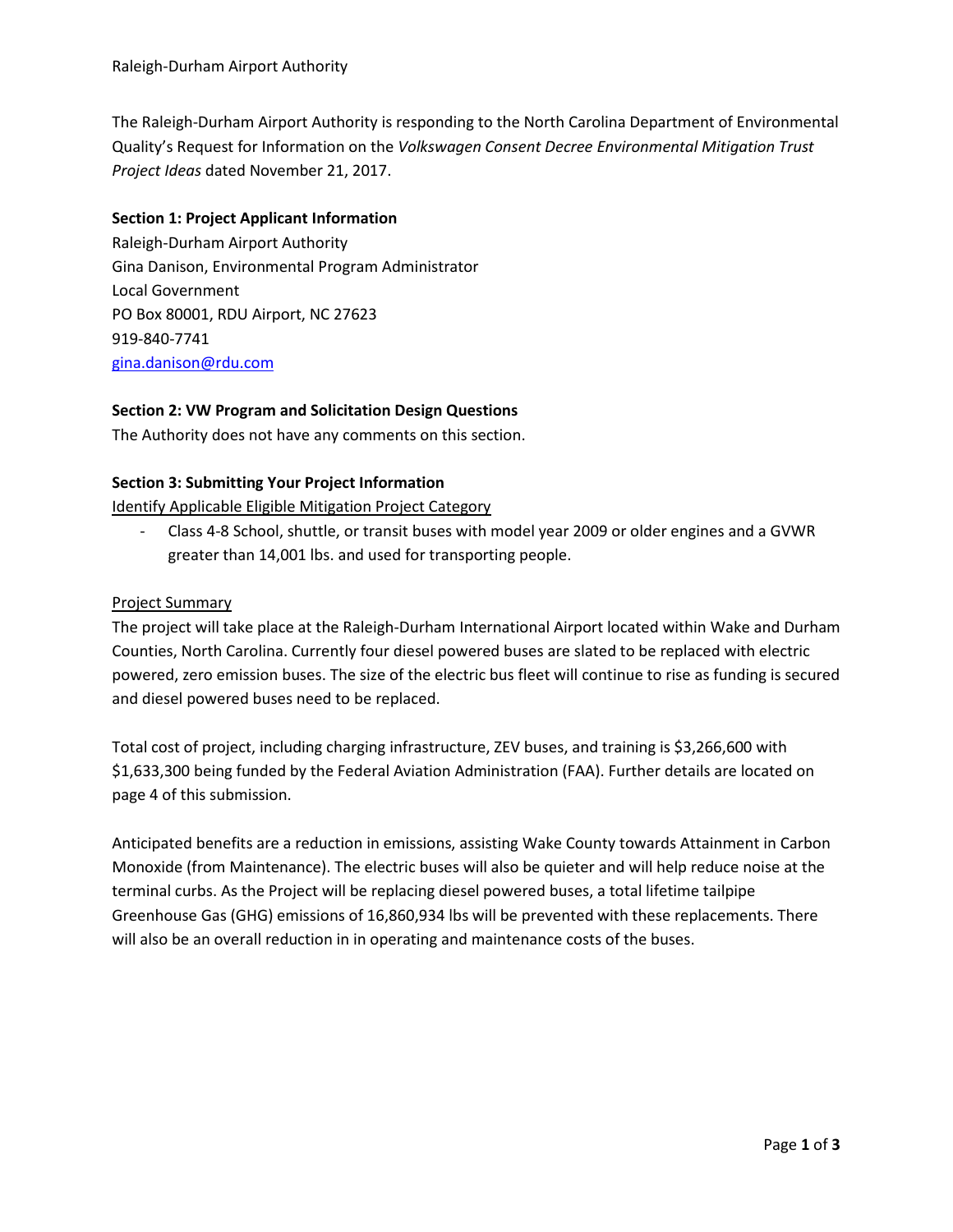#### Emission Reductions Per Bus

| Step 1 | <b>Calculate Annual Grams of NOx Reduction</b><br>(Annual Vehicle Miles x 0.226)                           | 13,560.00 |
|--------|------------------------------------------------------------------------------------------------------------|-----------|
| Step 2 | <b>Convert to Annual Pounds of NOx Reduction</b><br>(Result of Step $1 \times 0.0022$ )                    | 29.83     |
| Step 3 | <b>Calculate Pounds of NOx Reduction</b><br>over Vehicle Useful Life<br>(Result of Step 2 x Useful Life)   | 298.32    |
| Step 4 | <b>Convert to Tons of NOx Reduction</b><br>over Vehicle Useful Life<br>(Result of Step 3 divided by 2,000) | 0.15      |
| Step 5 | <b>Calculate Annual Grams of VOC Reduction</b><br>(Annual Vehicle Miles x (0.17)                           | 10,200.00 |
| Step 6 | <b>Convert to Annual Pounds of VOC Reduction</b><br>(Result of Step $5 \times 0.0022$ )                    | 22.44     |
| Step 7 | <b>Calculate Pounds of VOC Reduction</b><br>over Vehicle Useful Life<br>(Result of Step 6 x Useful Life)   | 224.40    |
| Step 8 | <b>Convert to Tons of NOx Reduction</b><br>over Vehicle Useful Life<br>(Result of Step 7 divided by 2,000) | 0.11      |
| Step 9 | <b>Total NOx and VOC Reduction</b><br>(Sum Step 4 and Step 8)                                              | 0.26      |

This table is from the Authority's FAA ZEV grant application.

#### Project Detail

Four Gillig 40' low-floor diesel powered buses to be removed from fleet and replaced with Proterra 40' Catalyst #E2 electric buses.

The Gillig buses typically last for ten (10) years and 60,000 miles. The Proterra buses are anticipated to last at least 12 years and 500,000 miles.

Four Plug-In 120kW charging stations will be installed at our maintenance facility.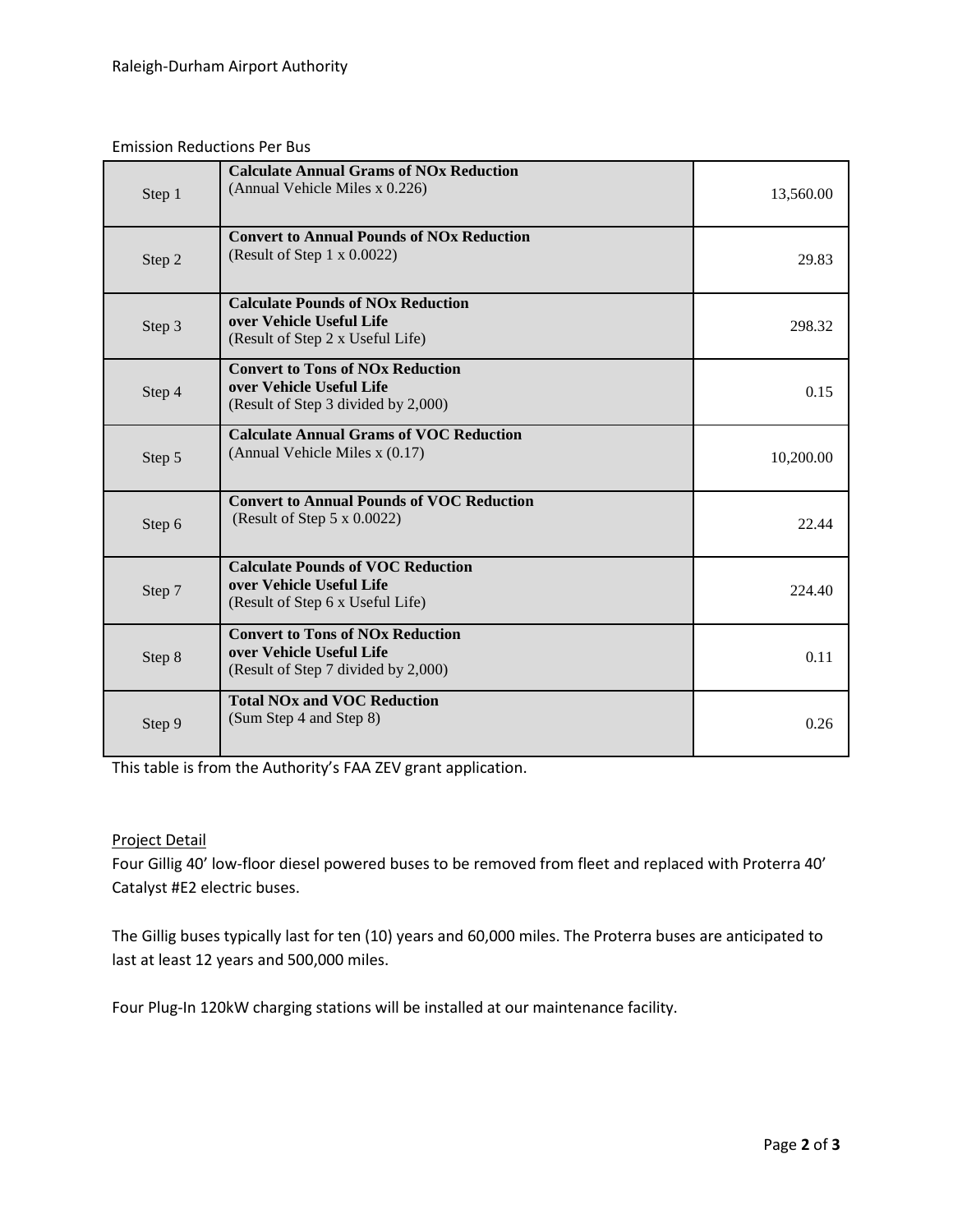| <b>Refueling/Recharging Station Cost Calculation</b> |         |                       |                        |    |                                                                                                  |    |                             |    |            |  |
|------------------------------------------------------|---------|-----------------------|------------------------|----|--------------------------------------------------------------------------------------------------|----|-----------------------------|----|------------|--|
| <b>Description</b>                                   |         | Unit<br>$Cost (50\%)$ | No. of<br><b>Units</b> |    | <b>AIP</b><br><b>Required</b><br><b>Matching</b><br><b>Funding</b><br>Funds $(50\%)$<br>$(50\%)$ |    | <b>Total</b><br>$Cost$ (\$) |    |            |  |
| Equipment<br>Costs                                   | Φ<br>J  | 40,000.00             | 3                      | \$ | 60,000.00                                                                                        | \$ | 60,000.00                   | \$ | 120,000.00 |  |
| Equipment<br>Installation<br>and<br>Infrastructure   | Φ<br>J  | 15,000.00             | 3                      | \$ | 22,500.00                                                                                        | \$ | 22,500.00                   | \$ | 45,000.00  |  |
| <b>Total</b>                                         | Φ<br>JЭ | 55,000.00             | 6                      | \$ | 82,500.00                                                                                        | \$ | 82,500.00                   | \$ | 165,000.00 |  |

#### Capital and Project Costs and Expected Proposed Project Benefits

<sup>1</sup> AIP- Airport Improvement Program

| <b>Total Cost Calculation</b>                                              |                                |              |    |                                            |                             |              |  |  |
|----------------------------------------------------------------------------|--------------------------------|--------------|----|--------------------------------------------|-----------------------------|--------------|--|--|
| Category                                                                   | <b>AIP Funding</b><br>$(50\%)$ |              |    | <b>Required Matching</b><br>Funds $(50\%)$ | <b>Total</b><br>$Cost($ \$) |              |  |  |
| Vehicles                                                                   | \$                             | 1,646,000.00 | \$ | 1,646,000.00                               | \$                          | 3,292,000.00 |  |  |
| Refueling and<br>Recharging<br><b>Stations</b>                             | \$                             | 2,500.00     | \$ | 82,500.00                                  | \$                          | 165,000.00   |  |  |
| Technical<br>Assistance,<br>Design Fees,<br>and Project<br>Formulation $1$ | \$                             | 10,000.00    | \$ | 10,000.00                                  | \$                          | 20,000.00    |  |  |
| <b>Totals</b>                                                              | \$                             | 1,738,500.00 | \$ | 1,738,500.00                               | \$                          | 3,477,000.00 |  |  |

<sup>1</sup> Not to exceed 10% of total vehicle costs

| <b>Project Cost Effectiveness Calculation</b> |                                  |                                                                                       |                                                                                   |  |  |  |
|-----------------------------------------------|----------------------------------|---------------------------------------------------------------------------------------|-----------------------------------------------------------------------------------|--|--|--|
| <b>Pollutant</b>                              | <b>Total Project</b><br>Cost (C) | <b>Projected Emissions</b><br><b>Reductions Over Useful</b><br><b>Life of Project</b> | <b>Cost Effectiveness</b><br><b>Over Useful Life</b><br>of Project<br>$($/ton)^1$ |  |  |  |
| Ozone<br>$(Nox + VOC)$                        | 3,477,000.00                     | 0.26136                                                                               | 13303489.44                                                                       |  |  |  |

<sup>1</sup> Total Project Cost Divided by Total Tons of Ozone

Funding costs above include matching funds from the FAA as shown in the AIP Funding columns. Emissions were calculated using the FAA's ZEV Grant Application tables as found on their website [https://www.faa.gov/airports/environmental/zero\\_emissions\\_vehicles/](https://www.faa.gov/airports/environmental/zero_emissions_vehicles/)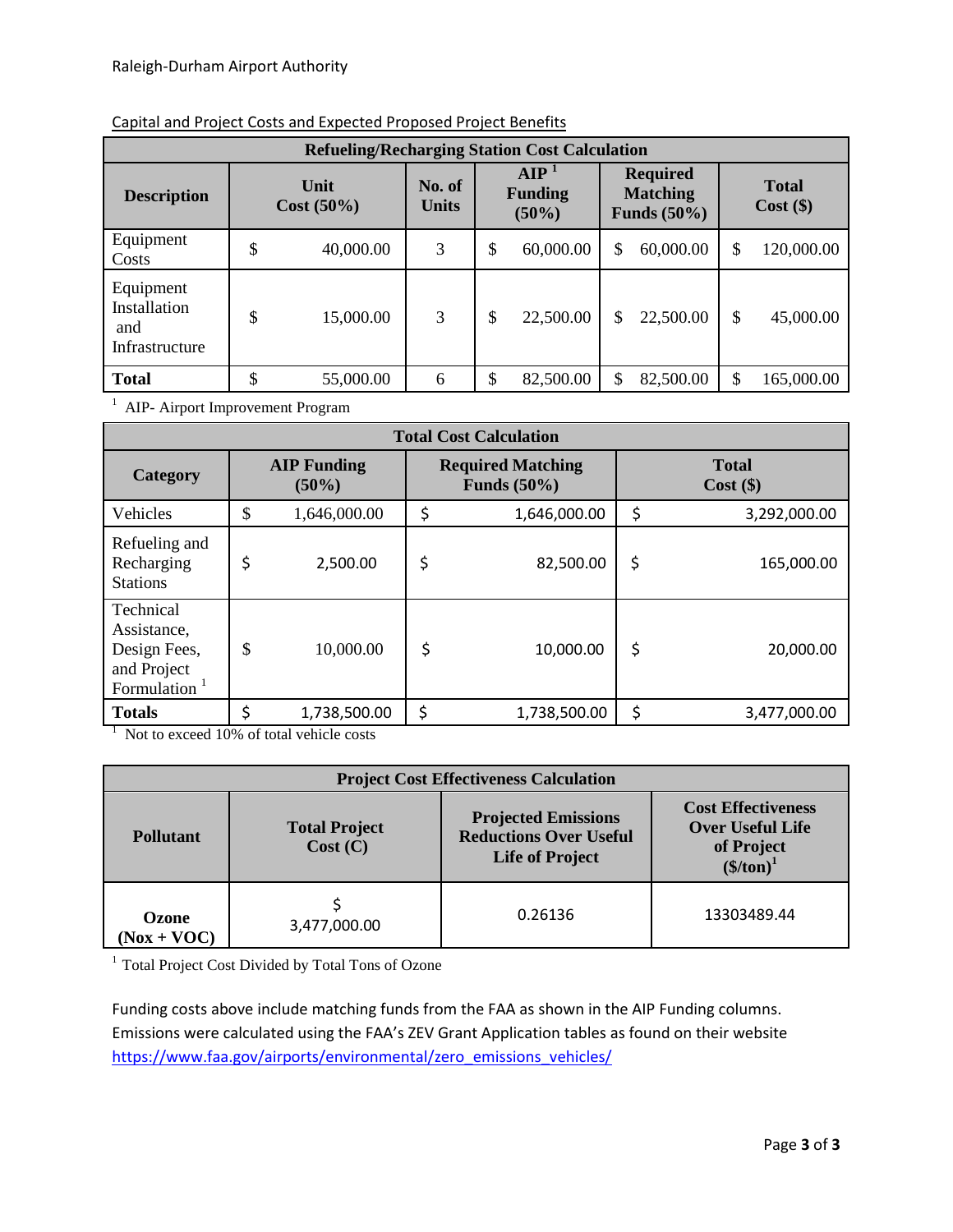

# **Tracy Montross** Regional Director Government Affairs

#### **Introduction**

American Airlines is pleased to present the attached response in reference to the North Carolina's Department of Environmental Quality Request for Information. The Volkswagen Environmental Mitigation Trust (EMT) presents a unique opportunity for the state to leverage its resources in collaboration with American and our airport partners to reduce emissions at key airports and their surrounding communities throughout North Carolina.

As the world's largest airline, American Airlines ("American") operates an average of nearly 6,700 flights per day to nearly 350 destinations in more than 50 countries. American is the only carrier to serve the nine commercial airports in North Carolina, including Charlotte, Raleigh-Durham, Greensboro, Wilmington, Asheville, Pitt-Greenville, New Bern, Fayetteville and Jacksonville. Charlotte Douglas International Airport (CLT) is an important hub for American that serves more than 44 million passengers departing on 650 daily flights to 142 destinations to 28 countries last year. American is proud to employ nearly 14,000 people in North Carolina who contribute more than \$14 billion to the state's economy from payroll, induced and indirect economic input.

American recognizes the impact that our operations have on the environment and we are focused on minimizing this impact while growing in a sustainable and responsible manner. Some of the initiatives we have implemented to reduce our environmental footprint include:

- *Aggressively retiring older aircraft and replacing them with new, more fuel-efficient aircraft.* By the end of 2017, American's fleet will be the youngest among the top U.S. network carriers with the average age less than 10 years. Compared to the aircraft they replace, the new aircraft improve fuel efficiency by up to 20 percent through new engines, increased use of lightweight composite materials, more efficient systems applications and modern aerodynamics.
- *Reducing fuel consumption through operational efficiency.* American's internal fuel conservation program identifies and implements initiatives to maximize fuel efficiency and reduce greenhouse gas (GHG) emissions. To date, the program helped American save more than 800 million gallons of fuel and reduce emissions by 7.8 million tons of carbon dioxide.
- *Replacing Ground Support Equipment* with new, more fuel-efficient ground support equipment, including alternative fuel and electric powered equipment. In 2010, US Airways procured thirty-eight electric baggage tractors to serve operations at Philadelphia International Airport. In just two years, more than 140,000 gallons of fuel have been avoided as a result of the operation of these electric baggage tractors.
- *Research and Development:* In 2012 American partnered with Boeing in its FAA-funded eco-Demonstrator program, using a brand new American aircraft to promote alternative fuel and noise reduction technologies. American also recently signed an agreement with Neste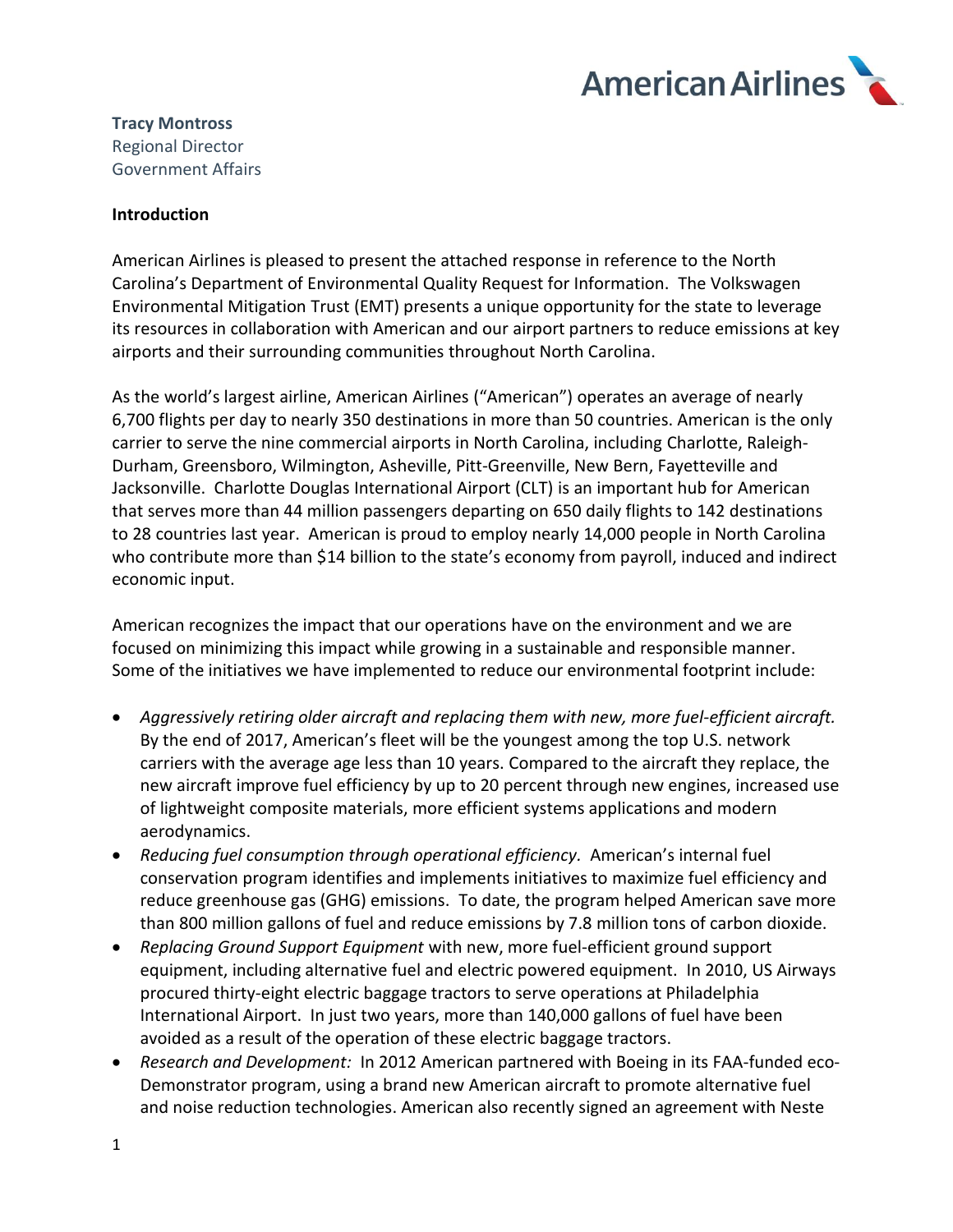Oil, the world's largest producer of renewable fuels, to collaborate in exploring opportunities to commercialize sustainable jet fuels and low emissions technologies.

American is committed to responsible environmental practices across all aspects of our operations. Indeed, American was an influential proponent of historical global agreements at the International Civil Aviation Organization (ICAO) that will significantly reduce international aviation CO2 emissions. American also contributed to efforts by the Federal Aviation Administration (FAA) to implement more efficient descent profiles and other airspace enhancements as part of the FAA's CLT-area "Metroplex" project. The FAA estimates that airlines will burn at least 4.2 million fewer gallons of fuel each year in the skies above Charlotte-Mecklenburg, thus reducing the impact of emissions on the communities below.

American has operated electric Ground Support Equipment (GSE) at Charlotte Douglas (CLT) since 2000. Most recently, American purchased 48 pieces of diesel GSE in CLT that meet the EPA's Tier 4 standards, the cleanest standard for diesel equipment. The State's support to replace another 348 vehicles through the EMT would enable a significant reduction of GSEsourced emissions in a much shorter timeframe than would otherwise be possible. Replacing still-viable diesel GSE with new electric GSE made possible through the EMT would significantly reduce emissions and benefit all those who live, work or visit North Carolina.

American is also interested in partnering with local airports to request charging stations where EMT-eligible GSE can be replaced with electric vehicles. American is currently exploring opportunities to work with these four Airports for possible project cost sharing and/or collaboration. Airports across North Carolina recognize the importance of making investments in GSE renewal and share American's goal to reduce emissions and pollutions, which will improve the environment for airport and airline employees and the citizens who live and work in surrounding communities.

#### **INFORMATION REQUESTED**

#### **SECTION 1 – Project Applicant Information**

American Airlines Group, Inc. is a publicly-traded company, listed on the NASDAQ exchange (AAL) and is hereby responding to DEQ's Request for Information.

The contact person for this request is:

Tracy Montross, Regional Director of Government Affairs American Airlines PO Box 19004 Charlotte, North Carolina 28219 Phone: 704-359-3738 Email: Tracy.Montross@aa.com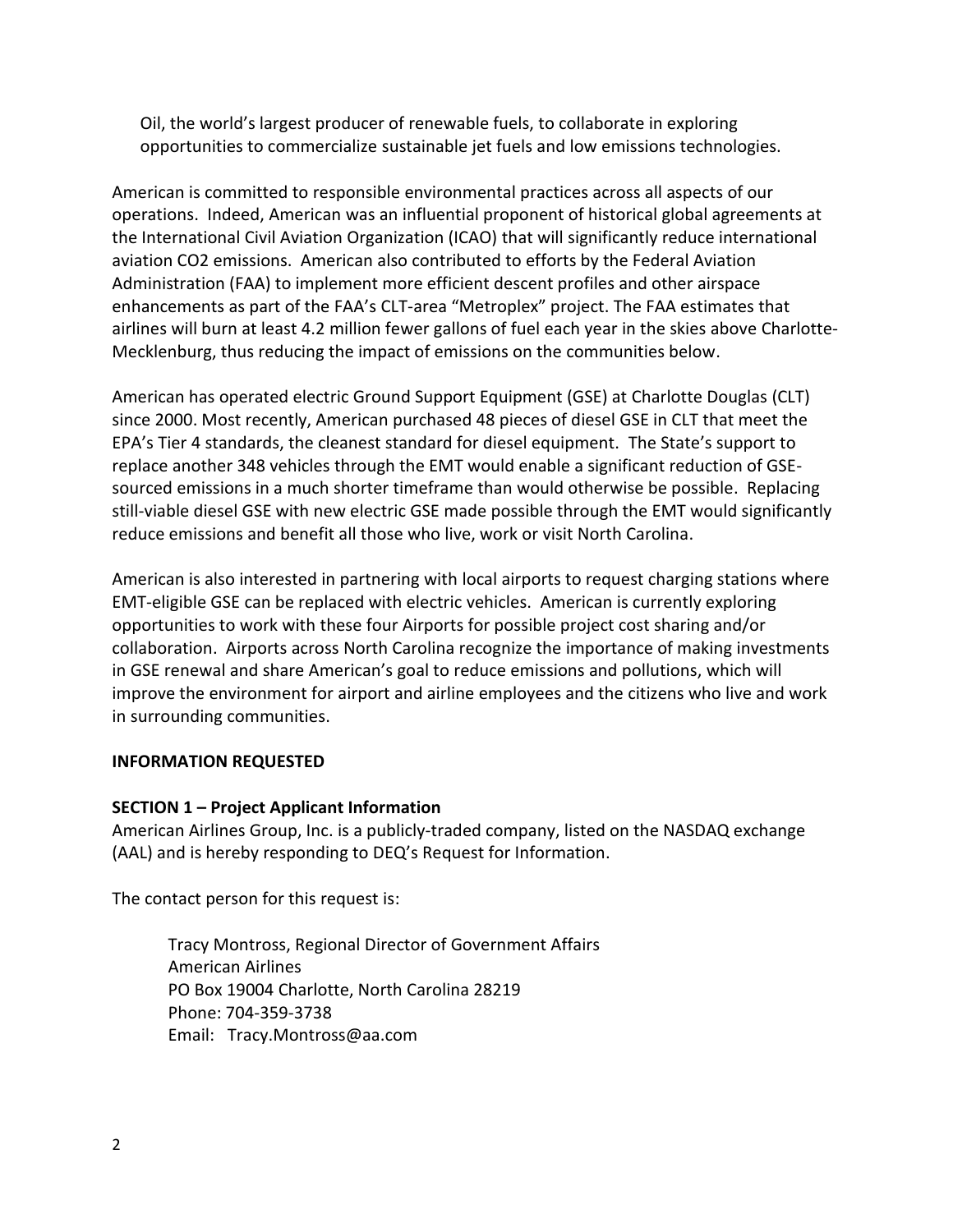## **SECTION 2 – VW Program and Solicitation Design**

## **1. How should DEQ prioritize projects?**

DEQ should prioritize projects so that funds are allocated for each project type to ensure that all industries and all segments of the identified project categories benefit from the investment. Projects that meet the below listed factors should be given a higher evaluation score, regardless of whether the request comes from a government or nongovernment entity. The percentage of funding should be based on a determination of the following factors:

- Is the project identified as an applicable eligible mitigation project category and does it reduce diesel emission exposures in areas designated as poor air quality areas, areas with historical air quality issues, and areas that receive a disproportionate quantity of air pollution from diesel fleets?
- Is the project cost-effective and does the applicant have experience with costeffective thresholds?
- Does the project applicant have demonstrated experience and programmatic structures in place to effectively and efficiently implement the project?
- Does the project have partnerships in place that will help with efficiency and costsavings? (For example, American envisions partnering with airport operators in integrated GSE electrification projects that will enable cost-effective investments in electric GSE).
- Does the project align with the State's priority to invest in projects that can be implemented within three years of the award date?
- Does the project benefit a locality that has already been designated by the state as a funding priority area?

# **2. What is the anticipated demand for each eligible project type?**

Given the lack of VALE funding that has been available specifically to airport authorities and airlines in North Carolina, there is significant pent-up demand within the industry to replace older airport GSE.

As background, past grant opportunities for Airport GSE, such as those under the Diesel Emissions Reduction Act (DERA) or the Voluntary Airport Low Emissions Program (VALE), have only been available to governmental authorities, such as airport authorities, and unfortunately, airport authorities within North Carolina have not been awarded these grants since the program was created in 2004.

**3. The percentage of trust funds, if any, that DEQ should devote to Light Duty Zero Emission Vehicle Supply Equipment?**

Access to supply equipment is critical for the success of any zero emission vehicle project. However, American believes trust funds should only be spent on Light Duty Zero Emission Vehicle Supply Equipment that supports funding for zero emission vehicles.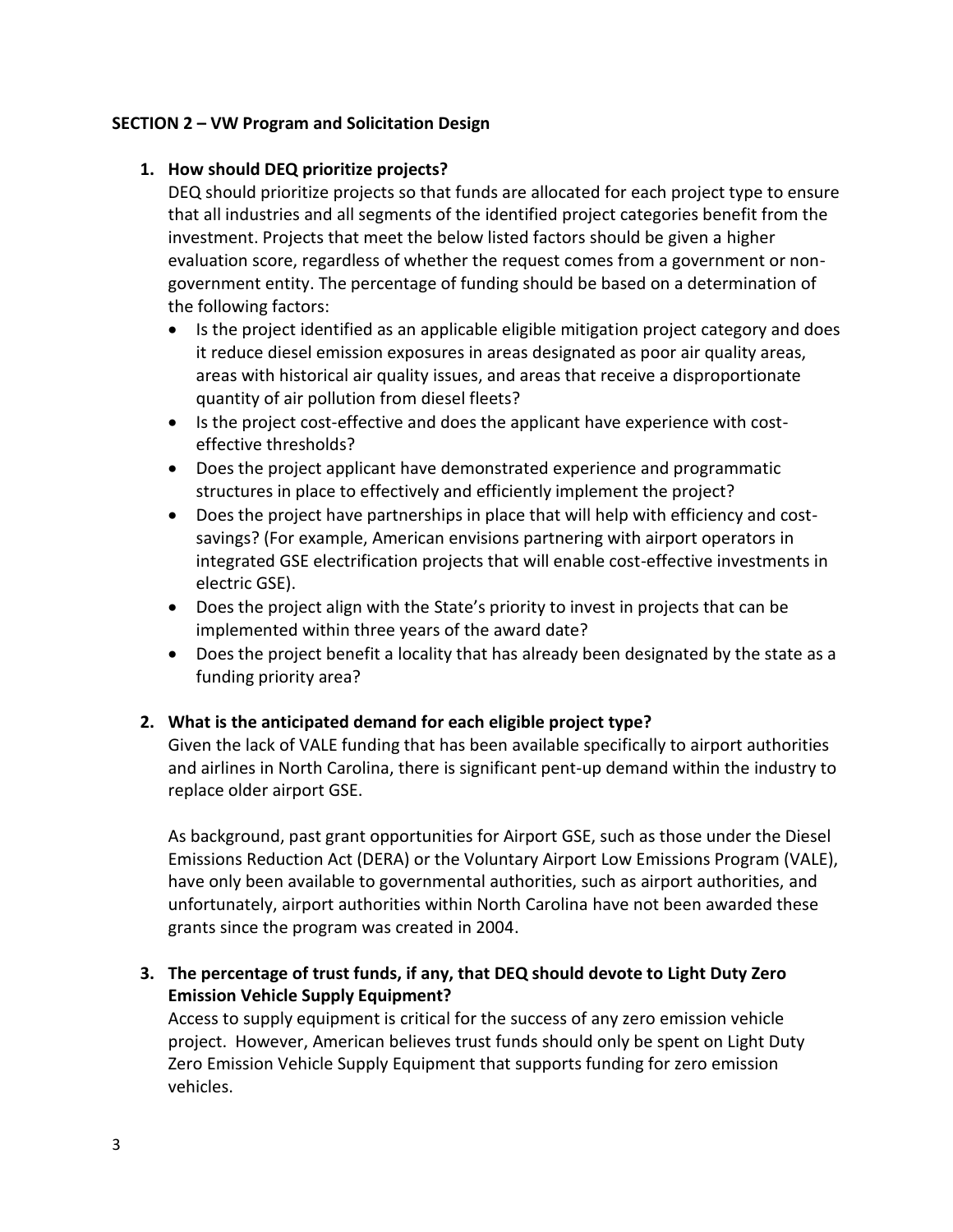**4. What is the anticipated demand for specific types of diesel emission reduction projects not eligible under the VW settlement, but otherwise eligible under DERA or other state programs?**

American anticipates little demand for diesel emission reduction projects not eligible under the VW Settlement of Airport GSE. Other types of projects, such as particulate filters and oxidation catalysts often require continued maintenance to be effective and do not provide the assured emissions reduction that is provided by electrification.

**5. Should a certain percentage of available VW funds be allocated to each eligible project type and if so how should that percentage be determined?**

Yes. The funds should be allocated for each project type to ensure that all industries and all segments of the identified project categories benefit from the investment. Projects that meet the below listed factors should be given a higher evaluation score, regardless of whether the request comes from a government or non-government entity. The percentage of funding should be based on a determination of the factors listed in Question #1.

**6. Should a certain percentage of available Mitigation Trust funds be reserved for government projects?**

Yes, but only to the extent that government project is equal to all other nongovernment project categories. A government project should not be given precedence simply because it is a government project, but should be held to the same criteria as a non-government agency project within a particular project category. Cost-effectiveness and speed of implementation capabilities should be factored when considering any proposed project.

# **7. Should funds be geographically distributed, and if so, how?**

Yes. The funds should be allocated for each project type and distributed throughout the whole of the State in order to ensure the benefits of the investment are realized throughout all North Carolina. However, as identified above in question number 5, the overarching goal should be to leverage the funds to best reduce pollution in critical nonattainment zones and zones at risk of becoming non-attainment, and no distributions should be made until the project has been scored against these criteria.

North Carolina's main regions are identified as Western, Southwestern, Triad, Triangle, Eastern, and Southeastern. To the extent possible, DEQ should consider each region, whether there is a project opportunity in the region, and then allot investment funds based on population and air emissions levels.

**8. Should governmental entities be required to provide matching funds and if so, how much?**

Government and non-government entities should be given the opportunity to provide matching funds. An entity's ability to provide matching funds or a partnership that allows for an expansion of the investment should be given greater consideration.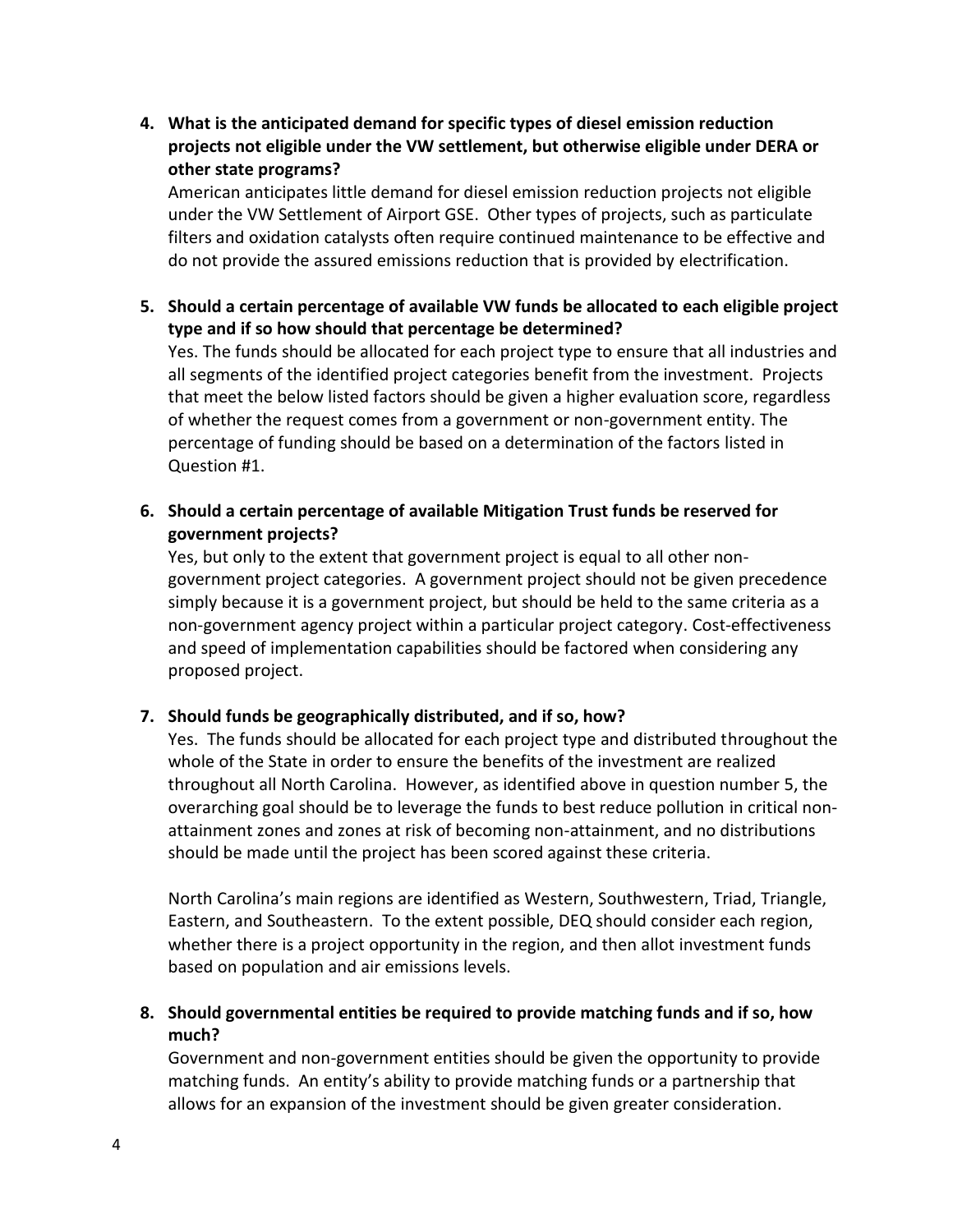#### **9. Should DEQ establish a minimum project size, and if so, what size?**

Yes, DEQ should establish a minimum project size. For electrification projects, establishing a minimum project size will help maximize the environmental benefit of the available funds. Smaller electrification projects will likely require that a greater portion of funding go to infrastructure, such as charger installation, instead of vehicle replacement. Larger electrification projects will likely be better able to utilize chargers which will allow for more funds to be spent on electric vehicles and result in greater emissions reductions.

- **10. In addition to evaluating a proposed project's total cost effectiveness (\$/ton), what other key factors should DEQ consider when evaluating projects?** Please review factors outlined above in Question 1.
- **11. What other feedback do you have on project evaluation and/or scoring criteria?** Again, the factors identified above in question 1, which should be applied to all proposals and used as a basis for evaluating all projects, regardless of whether they are government or non-government projects.
- **12. What publicly available tool(s) should be used to quantify anticipated emission reductions/offsets for eligible mitigation projects? What, if any, additional resources should be provided and made available?**

The Environmental Protection Agency's Diesel Emissions Quantifier Tool (DEQT) is an easy to use, publically available tool for estimating diesel emissions.

**13. What methods could DEQ employ to reduce barriers and increase participation in future solicitations for projects?**

American appreciates the transparency and the methods utilized by DEQ to communicate with stakeholders interested in this initiative and we urge DEQ to continue these efforts in all future solicitations.

**14. What information/resources would be most valuable for stakeholders interested in submitting projects and what is the best way to communicate those?**

The greatest value to stakeholders interested in submitting projects is to ensure that requested information is clearly stated and that only the information that will be used to make funding decisions will be included in the request. American appreciates the opportunity to submit this response and commends DEQ for soliciting informational proposals as a way to help frame the investment. The VW mitigation investment presents a significant opportunity for North Carolina and the RFI process will better enable DEQ to understand the projects that are most important to the businesses and citizens of the Old North State. Thank you.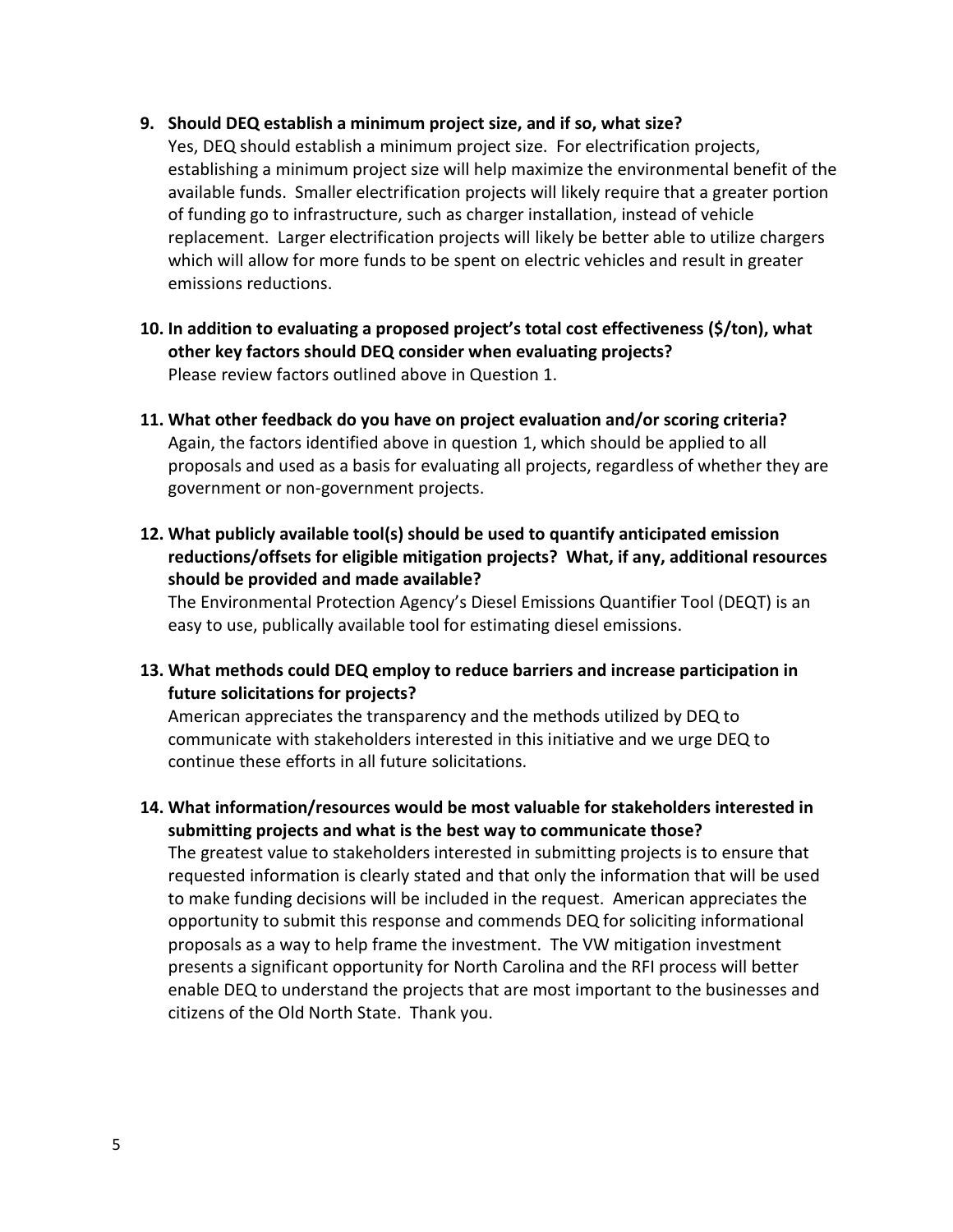## **SECTION 3 – Project Summary**

## **Project Information**

Applicable Eligible Mitigation Project Category: American's proposed project is Category Seven, "Airport Ground-Support Equipment," as listed in Appendix D-2 of the Partial Consent Decree.

## **Project Summary**

American Airlines proposes to replace 348 airport Ground Support Equipment (GSE) vehicles at four airports in North Carolina with electric GSE vehicles. The GSE vehicles we intend to replace are Tier 0-2 diesel and uncertified and are EMT-eligible for replacement in accordance with the VW Partial Consent Decree.

American's GSE replacement project would include the following airports:

- Charlotte Douglas International Airport (CLT)
- Raleigh-Durham International Airport (RDU)
- Central North Carolina International Airport (GSO)
- Wilmington International Airport (ILM)

American has conducted initial outreach to authorities at each of these airports about supporting infrastructure for electric GSE equipment, and we expect each airport will support needed change to utilize EMT.

GSE is used to transfer baggage between airport terminals, load and unload baggage from the aircraft, and push or tow aircraft. This equipment is utilized in the operation on a daily basis and throughout the year to service various aircraft in the fleet. Replacing current GSE equipment with all-electric equipment is particularly impactful because diesel GSE is left idling, especially during winter months, to ensure that it is ready for operation whenever needed. Electric vehicles have no such operational issues or emissions. American first operated electric vehicles in North Carolina in 2000, and now has a fleet of 129 electric vehicles, with the majority of those located at Charlotte Douglas International Airport.

|            | ------     |        |               |       |
|------------|------------|--------|---------------|-------|
|            | <b>Bag</b> | Belt   | Pushout       | Total |
|            | Tractor    | Loader |               |       |
| <b>CLT</b> | 199        | 106    |               | 313   |
| <b>RDU</b> | 12         |        | $\mathcal{P}$ | 21    |
| GSO        |            |        |               | 5     |
| <b>ILM</b> |            |        |               | q     |
|            |            |        |               | 348   |

# **Eligible Diesel GSE to be replaced**

American will take appropriate steps to ensure that any unused engines and other equipment are scrapped in accordance with the VW Partial Consent Decree. This will include requiring contracted vendors to provide American with verification that the engines have been scrapped in such a way that they are inoperable and cannot be reassembled.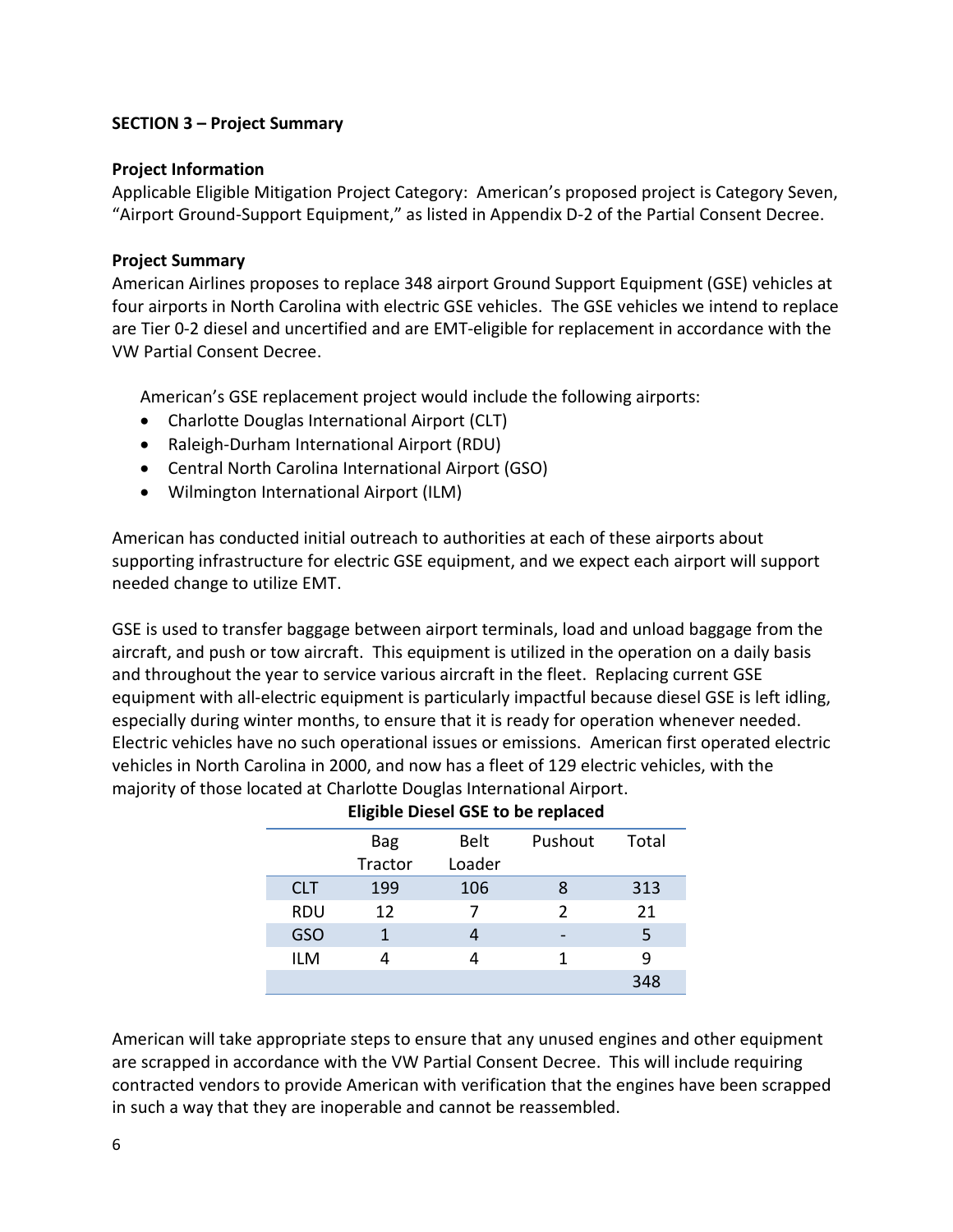#### **Project Detail**

## **Information on Eligible Verified or Certified Diesel Emission Reduction Technologies**

Existing Ground Support Equipment will be replaced with 348 all-electric powered GSE at four airports in North Carolina. These new electric GSE vehicles will require approximately 348 additional charging stations.

# **Benefit of Emission Reduction to the Airport communities that have been disproportionately impacted by NOx and other pollutants.**

North Carolina's investment in new emissions-free electric equipment for the airlines will also provide several health benefits to the greater population around these airports and their downwind communities. American estimates that the above mentioned airports and their neighboring regions, which include Central Piedmont, the Triad, Triangle, and Cape Fear Region will benefit from a reduction in NOx emissions of 203.4 tons annually. The greatest reduction in NOx and other emissions will occur at CLT in Mecklenburg County, which is listed by the U.S. Environmental Protection Agency as marginal nonattainment for the 8-hour ozone (2008) National Ambient Air Quality Standards (NAAQS). The project will also eliminate local NOx emissions and other emission at RDU in Wake County and GSO in Guilford County, which are counties that are close to the minimum nonattainment threshold for the 8-hour ozone NAAQS, according to the DEQ website with the most recently available data on North Carolina Counties with 8-hour ozone violations (2011-2013).

## **Capabilities to Manage and Implement a Diesel Reduction Project**

American has more than 15 years of experience in managing the purchase, deployment, and maintenance of new electric GSE vehicles at airports within North Carolina and throughout the United States. American's largest fleet of GSE within North Carolina is at CLT, where we have operated electric GSE since2000. Our fleet management experience also includes grantenabled emissions reduction projects. For example, American is currently using state funding to replace diesel powered buses as Los Angeles International Airport with lower emitting natural gas powered buses. American replaced 38 diesel and gasoline powered GSE with electric GSE at Philadelphia International Airport with funding from VALE and additional state AFIG grants. This was a two phase project that required extensive coordination and communication with not only internal departments, but also external parties, including the airport authority, to deploy the new electric GSE and install sufficient electric GSE charging equipment. At our largest hub at Dallas/Fort Worth International Airport, American has purchased, deployed and managed electric GSE vehicles for the past 20 years. Its current fleet of 600 vehicles is one of the largest electric GSE fleets in the country.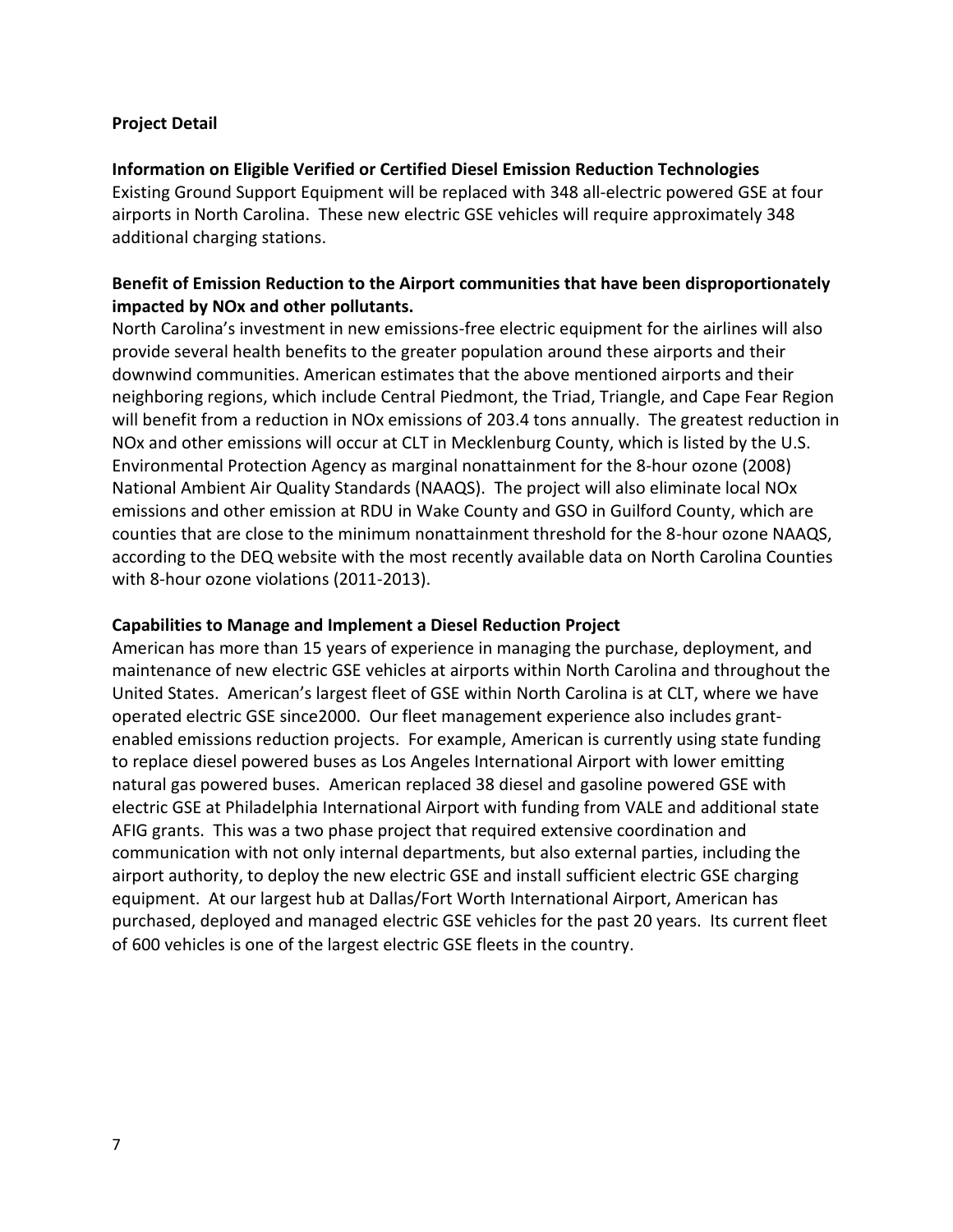## **Vendors**

American will comply with all North Carolina public contracting laws and North Carolina's Public Procurement policies by selecting suppliers for electric GSE and charging equipment. American strives to source the best quality products and services to provide to our customers. This effort extends to the purchase of electric GSE vehicles and supporting charger equipment. As part of our procurement procedures, we:

- Evaluate products and services on their merits, giving fair and impartial consideration to all suppliers
- Award contracts based on the highest quality and best delivery combined with the most competitive cost to the corporation
- Review the performance of our suppliers and contractors to enhance their ability to provide products and services that exceed industry standards
- Ensure inclusion of diverse companies in procurement opportunities

In accordance with its company policy, American and its employees always act with integrity, treat others with respect, and ensure every decision is made to the highest ethical standards. American strives to conduct business with suppliers that embrace these same values. American's Standards of Business Conduct for Suppliers clarifies the minimum expectations for workplace standards and ethical business practices that all airline suppliers must comply with before doing business with American.

# **Project Timeline**

Appendix A includes a project timeline of key events for this proposed project.

# **Capital and Project Costs**

American has already identified and priced the vehicles it would like to deploy for this project. The project cost estimates below are preliminary and may change as the project scope is refined. In addition, American is currently exploring opportunities with North Carolina's airports for possible project cost sharing and/or collaboration. The table below shows the estimated project cost for type of vehicle as well as total estimated cost:

| <b>Cost Per Vehicle</b> |                |                 |                     |                   |  |  |  |  |  |
|-------------------------|----------------|-----------------|---------------------|-------------------|--|--|--|--|--|
| <b>Equipment Type</b>   | Est'd          | Project         | <b>Est' Total</b>   | <b>VW Funding</b> |  |  |  |  |  |
|                         | <b>Vehicle</b> | <b>Vehicles</b> | <b>Project Cost</b> | at 75%            |  |  |  |  |  |
| Cost                    |                |                 |                     |                   |  |  |  |  |  |
| <b>Bag Tractors</b>     | \$55,000       | 216             | \$11,800,000        | \$8,910,000       |  |  |  |  |  |
| <b>Belt Loaders</b>     | \$65,000       | 121             | \$7,865,000         | \$5,898,750       |  |  |  |  |  |
| <b>Pushout Tractors</b> | \$230,000      | 11              | \$2,530,000         | \$1,897,500       |  |  |  |  |  |
| <b>ZEV Chargers</b>     | \$15,000       | 348             | \$5,220,000         | \$3,915,000       |  |  |  |  |  |
| <b>Administrative</b>   |                |                 |                     | \$2,062,125       |  |  |  |  |  |
| <b>Costs</b>            |                |                 |                     |                   |  |  |  |  |  |
|                         |                |                 |                     |                   |  |  |  |  |  |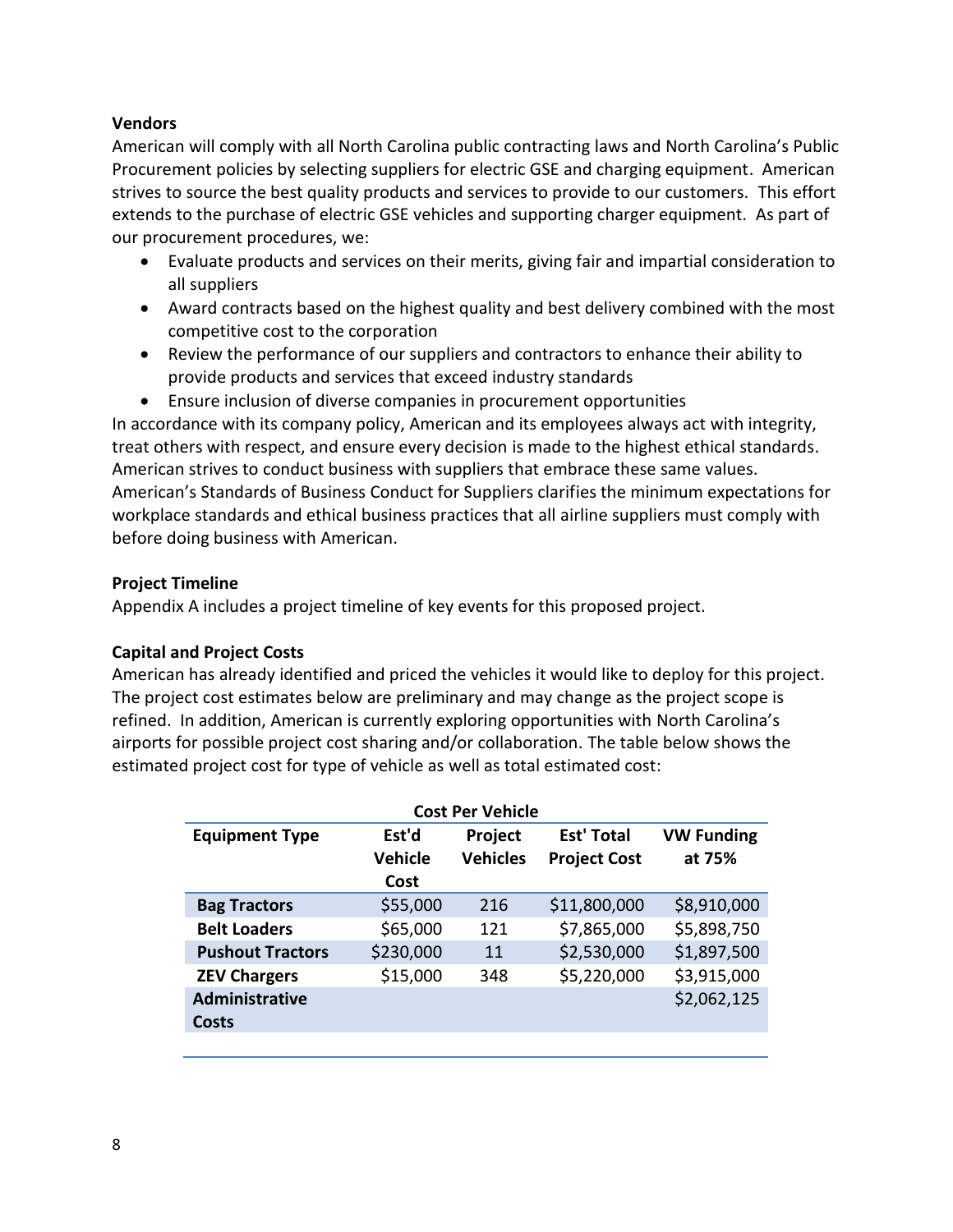| EXPECTED TOPOSED TOJECT DETICITS          |                    |                   |                          |  |  |  |  |
|-------------------------------------------|--------------------|-------------------|--------------------------|--|--|--|--|
|                                           | <b>NOx</b><br>(Ib) | <b>PM2.5 (lb)</b> | CO <sub>2</sub><br>(ton) |  |  |  |  |
| <b>Annual Emissions Reduction</b>         | 406,800            | 45,280            | 12,252                   |  |  |  |  |
| <b>Project Emissions Reduction</b>        | 1,921,340          | 175,000           | 94,734                   |  |  |  |  |
| <b>Cost per Unit of Project Emissions</b> |                    |                   |                          |  |  |  |  |
| <b>Reduction</b>                          |                    |                   |                          |  |  |  |  |
| <b>CLT</b>                                | \$11.5             | \$126.8           | \$233.2                  |  |  |  |  |
| <b>RDU</b>                                | \$17.8             | \$178.8           | \$376.0                  |  |  |  |  |
| <b>GSO</b>                                | \$11.8             | \$135.2           | \$234.6                  |  |  |  |  |
| <b>ILM</b>                                | \$11.8             | \$130.1           | \$231.2                  |  |  |  |  |
|                                           |                    |                   |                          |  |  |  |  |
| <b>TOTAL</b>                              | \$11.8             | \$129.6           | \$239.4                  |  |  |  |  |

## **Expected Proposed Project Benefits**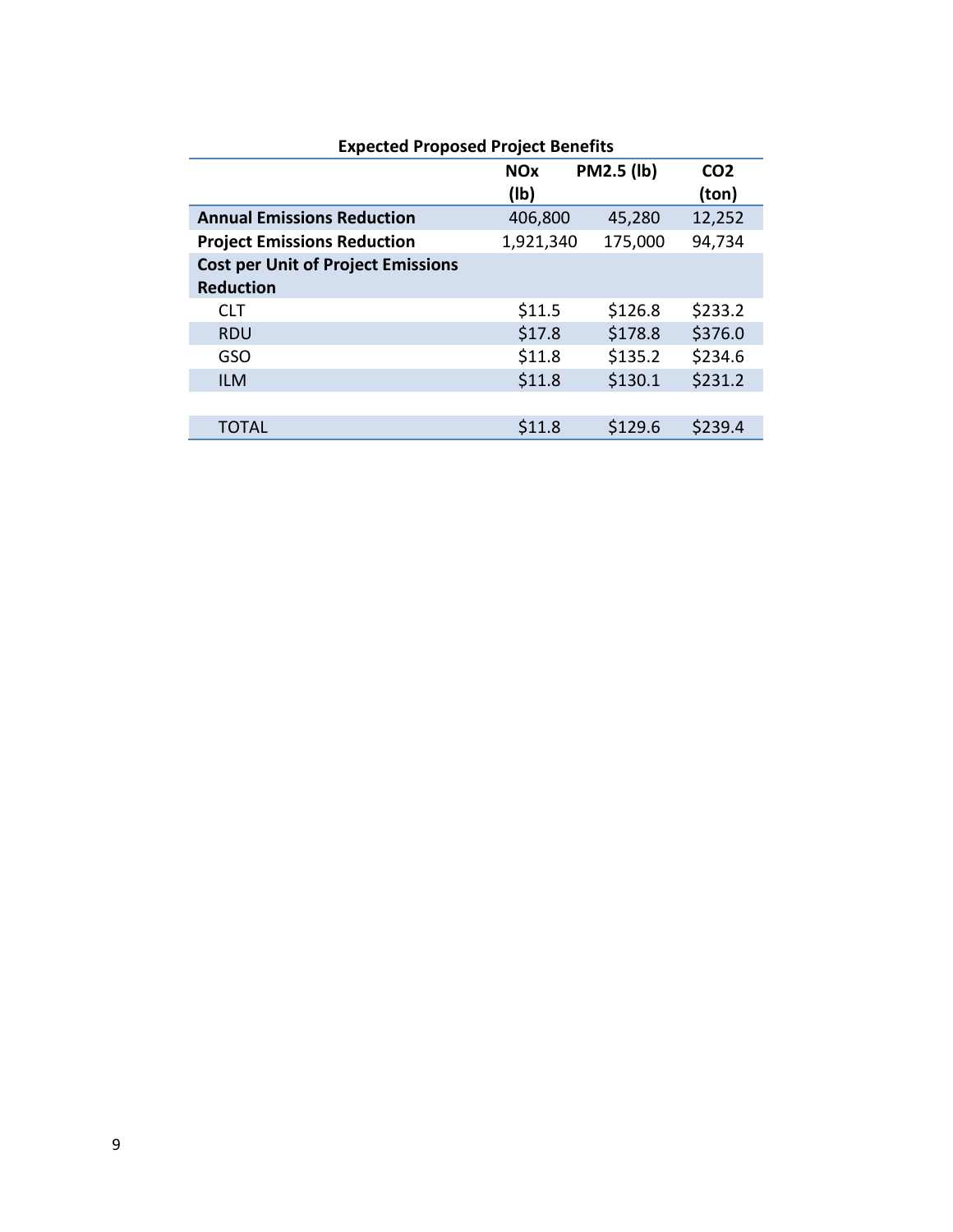# **APPENDIX A**

# **High-Level Timeline of Key Events for Electric GSE Project**

Based on American's more than 20 years of experience in managing the purchase, deployment and maintenance of new GSE vehicles at airports both in North Carolina and throughout the United States, we anticipate utilizing the following timeline.

# *Months 0 to 3*

- Receive project funding notification from the North Carolina Mitigation Trust
- Obtain internal funding for remaining un-funded portion of project
- Validate that vehicles from American's existing electric GSE vehicle vendors will meet the needs of station requirements
- Develop delivery schedule for new equipment
- Order electric GSE equipment and charging equipment
- Notify airport authorities of electrical needs
- Develop training, safety, and maintenance plans for new vehicles
- Assess maintenance and spare part needs for new vehicles
- Develop phase-in plans for new GSE vehicles by station
- Develop plan for decommissioning replaced equipment
- Identify vendor for equipment destruction or develop destruction procedures if needed

# *Months 3 to 6*

- Complete assessment of electrical capabilities at facilities
- Finalize site selection for charging equipment
- Order and take delivery of needed maintenance and spare parts
- Train airport personnel on operation and appropriate safety procedures for new equipment
- Train maintenance personnel on new equipment maintenance procedures
- Begin infrastructure work for charging equipment

# *Months 6-12*

- Complete infrastructure needed for chargers
- Complete charger installation
- Take delivery of GSE and complete delivery inspection
- Log GSE data into internal database
- Establish restriction parameters for electric GSE in database to ensure funding requirements are met (for example, limits of movement)
- Begin equipment operation
- Decommission replaced equipment
- Complete destruction of decommissioned equipment
- Maintain documentation of destruction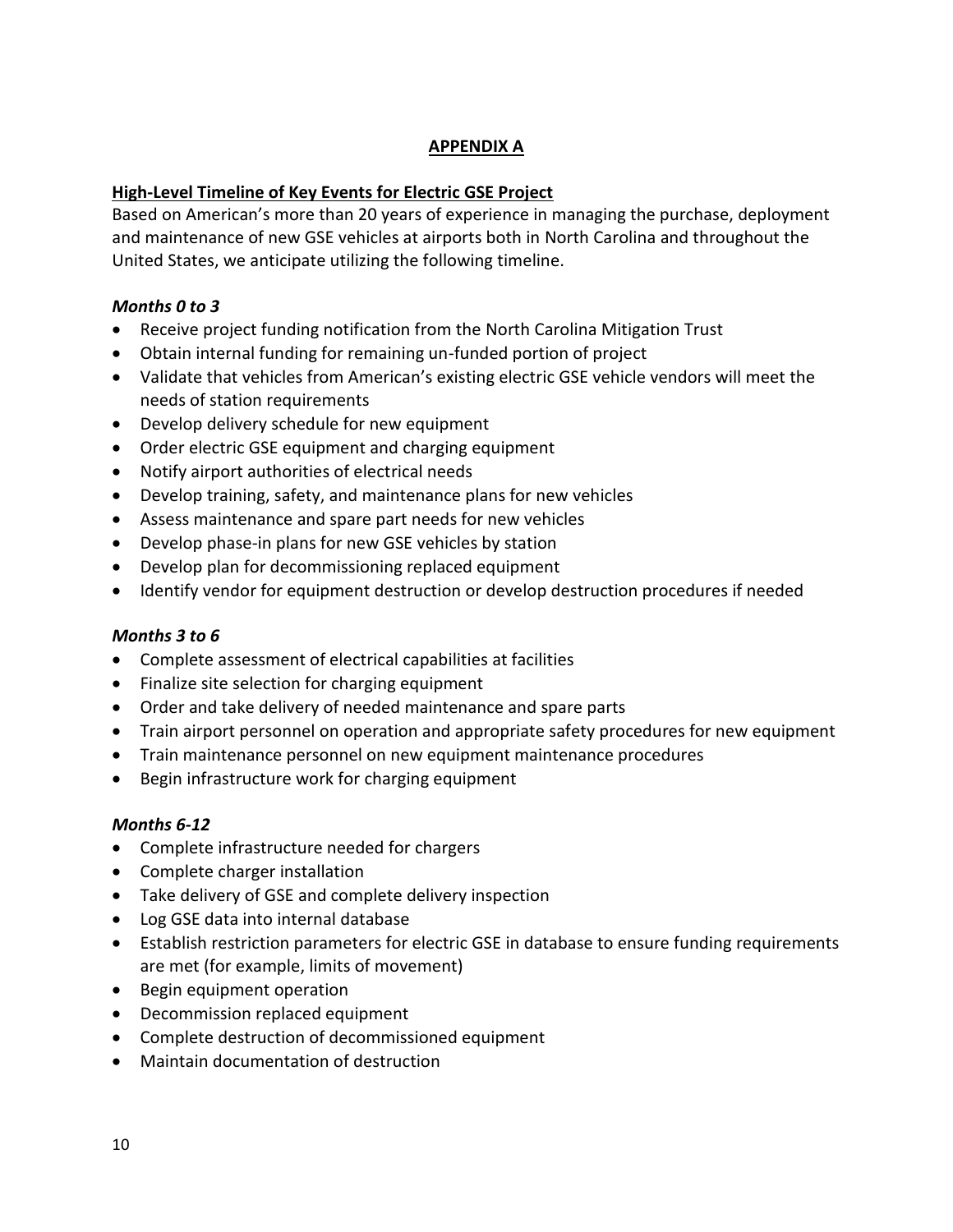

# **Airlines for America**<sup>®</sup>

We Connect the World

December 22, 2017

Submitted via email to dag.NC\_VWGrants@ncdenr.gov

Phyllis Jones, Engineer Brian Phillips, Environmental Program Supervisor III North Carolina Department of Environmental Quality 217 West Jones St. Raleigh, NC 27603

#### **Re: Request for Information Volkswagen Consent Decree Environmental Mitigation Trust Project Ideas**

Dear Ms. Jones and Mr. Phillips:

Airlines for America® ("A4A") would like to thank the North Carolina Department of Environmental Quality ("DEQ") for the opportunity to comment on the State's use of the Volkswagen Consent Decree Environmental Mitigation Trust funds and recommend that the State include projects that replace or repower airport ground support equipment with all-electric forms ("GSE projects") as an eligible mitigation action in its Beneficiary Mitigation Plan.

A4A is the principal trade and service organization of the U.S. airline industry.<sup>[1](#page-14-0)</sup> A4A and its airline members have a strong record of advancing environmental goals, including actively supporting efforts to achieve and maintain clean air, while also driving economic growth. For example, emissions from the commercial aviation sector constitute less than two percent of domestic greenhouse gas emissions nationally and have had much slower growth from 1990 levels (5%) compared to the transportation sector overall (17%) and on-road sources in particular ([2](#page-14-1)4%).<sup>2</sup> At the same time, our industry drives the national and state economies. In North Carolina, commercial aviation contributed over \$26.1 billion in economic output and supported over 241,000 jobs in 2012.<sup>[3](#page-14-2)</sup>

<span id="page-14-1"></span><sup>2</sup> *See* U.S. Environmental Protection Agency, Inventory of U.S. Greenhouse Gas Emissions and Sinks: 1990-2014 (April 2016), Table A-115. Moreover, this lower rate of growth is from a much smaller base. <sup>3</sup> Federal Aviation Administration, The Economic Impact of Civil Aviation on the U.S. Economy: Economic

<span id="page-14-2"></span>Impact of Civil Aviation by State (2015), available at [https://www.faa.gov/air\\_traffic/publications/media/2015-economic-impact-report.pdf.](https://www.faa.gov/air_traffic/publications/media/2015-economic-impact-report.pdf) Nationally, commercial aviation drives 10.2 million U.S. jobs, \$1.5 trillion per year in economic activity and 5 percent of U.S. gross domestic product.

<span id="page-14-0"></span> <sup>1</sup> A4A's members are: Alaska Airlines, Inc., American Airlines, Inc., Atlas Air, Inc., Federal Express Corporation, Hawaiian Airlines, JetBlue Airways Corp., Southwest Airlines Co., United Continental Holdings, Inc., and United Parcel Service Co. Air Canada, Inc. is an associate member.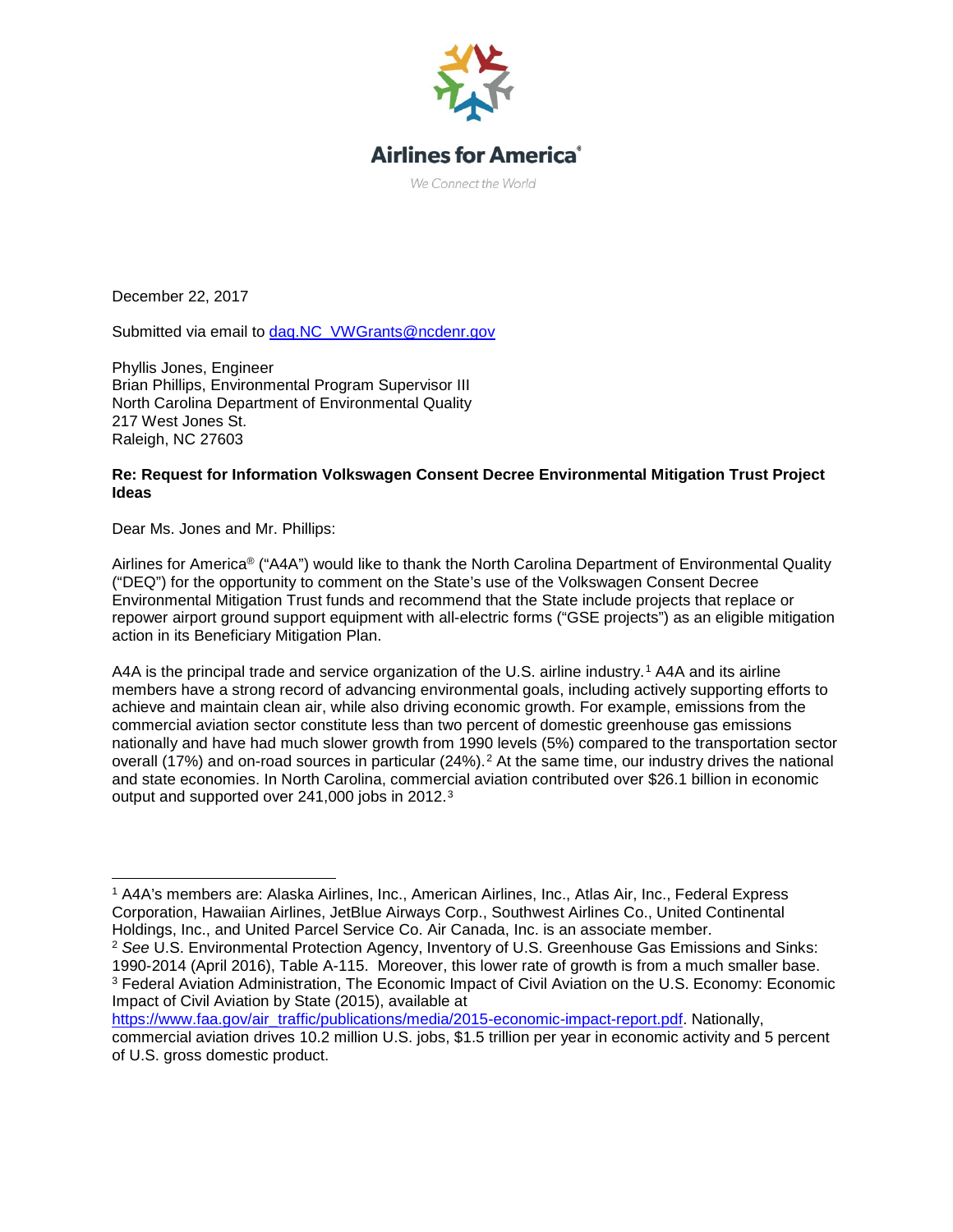North Carolina Department of Environmental Quality December 22, 2017 Page 2

U.S. airlines have achieved this level of simultaneous economic and environmental performance because we have relentlessly pursued and implemented technology, operational, and infrastructure measures to minimize our environmental impact. Among these measures, A4A member airlines have proactively worked with airports around the country to reduce emissions through cost-effective electrification of GSE. The United States and California have recognized the significant contribution GSE electrification can provide by naming it as an "Eligible Mitigation Action" that qualifies for funding from the Environmental Mitigation Trust ("Trust") established under the Volkswagen Consent Decree.

In accordance with the Consent Decree, A4A member airlines are well positioned to assist the State in making cost-effective, sustained emissions reductions in areas that bear a disproportionate share of the air pollution burden in North Carolina. GSE projects are often located in areas that receive a disproportionate quantity of air pollution from diesel fleets simply because airports are major hubs of economic activity. Moreover, because GSE are only operated on airport grounds, the State will have confidence in knowing that when it funds GSE projects the emissions benefits will be realized exclusively in that priority area. Additionally, emissions reductions from GSE projects will improve air quality not only for the surrounding residents but for workers on airport grounds as well.

GSE projects are also cost-effective. Member airlines have unlocked state grant funds with cost-effectiveness thresholds in the past,<sup>[4](#page-15-0)</sup> and that experience readies them to propose equally cost-effective projects to make real differences in the local air quality surrounding airports in Indiana.

Similarly, member airlines and the airports they partner with have demonstrated experience and programmatic structures in place to effectively and efficiently implement GSE projects to reduce emissions. Member airlines have experience with the Federal Aviation Administration's Voluntary Aircraft Low Emissions ("VALE") Program, the Carl Moyer Program, and other state and local programs, and have implemented their qualifying projects effectively and efficiently. Securing funding from the Trust for GSE electrification will allow the airlines to realize similar air quality benefits for communities across North Carolina.

Our member airlines recognize that as non-government entities they will have to share the capital costs of replacing airline-owned GSE with all-electric alternatives. To be sure, electric GSE cannot be deployed without supporting infrastructure such as onsite power distribution and sufficient point of use recharging equipment, which typically is owned and operated by airport operators. As such, airlines envision partnering with airport operators in integrated GSE electrification projects that will enable cost-effective investments in electric GSE. Considering airports in North Carolina are usually owned by local governments, A4A encourages DEQ to incorporate clear funding mechanisms and programs to accommodate this real-life scenario, as airports will not likely invest in infrastructure without demand and airlines will not purchase electric GSE without guaranteed supporting infrastructure.

A4A also recommends that North Carolina use non-competitive funding programs to disburse the Trust funds to the various categories of projects. GSE projects are a cost-effective, long-term solution to mitigate nitrogen oxide emissions, but competitive grant processes are often prohibitively risky for GSE projects. Airline budgetary plans require higher levels of certainty throughout the planning process than competitive grants can guarantee. On the other hand, vouchers and rebates provide airlines the certainty necessary to invest resources in planning for equipment acquisition and in coordinating with airports to secure associated infrastructure. Reducing risk and streamlining the disbursement of Trust funds are especially important for our members who intend to continue to promote emissions reductions across the nation through investment in GSE projects under the Trust.

<span id="page-15-0"></span> <sup>4</sup> *See e.g.*, Carl Moyer Program Guidelines (2011), Appendix G, available at [https://www.arb.ca.gov/msprog/moyer/guidelines/current.htm.](https://www.arb.ca.gov/msprog/moyer/guidelines/current.htm)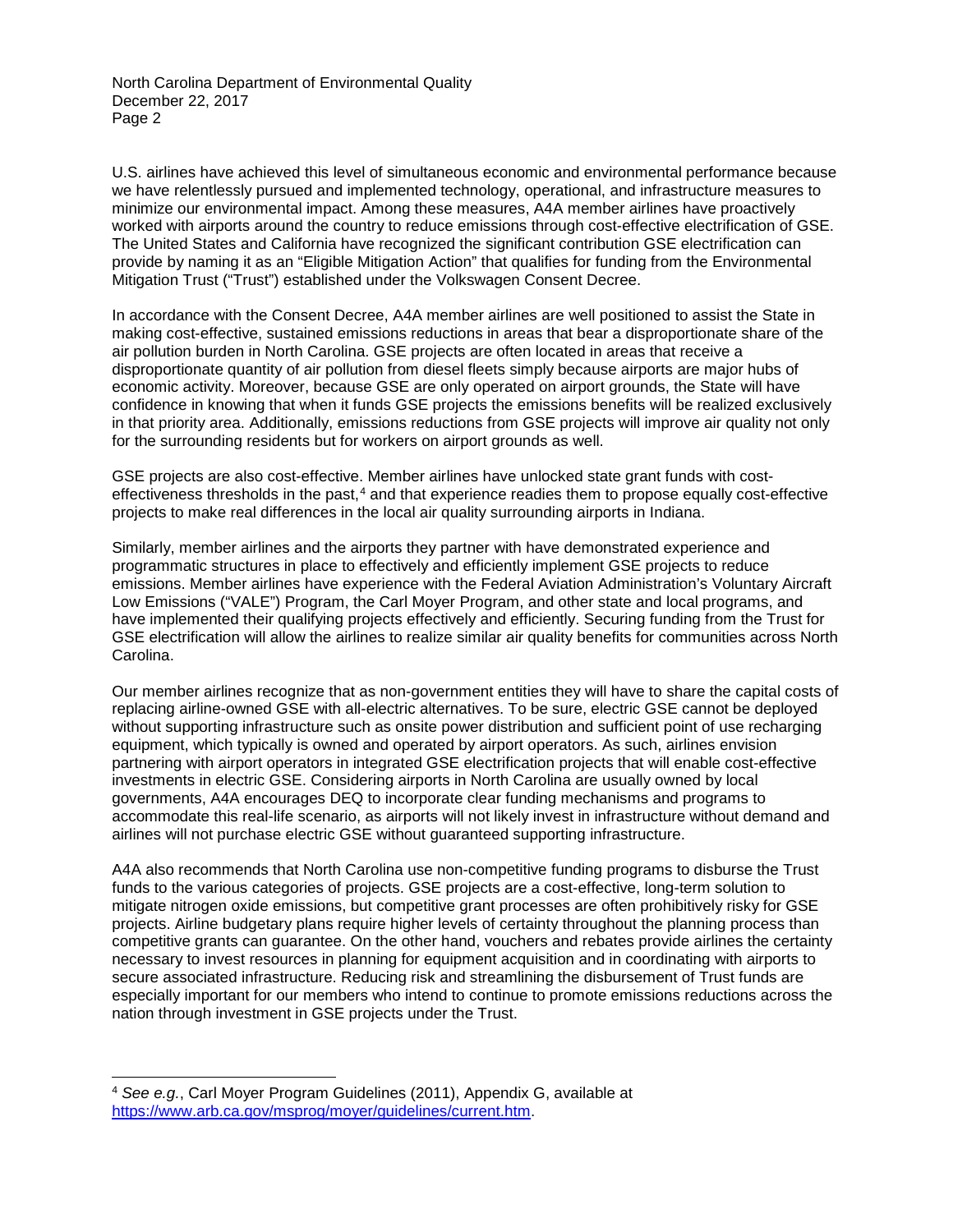North Carolina Department of Environmental Quality December 22, 2017 Page 3

Lastly, A4A urges North Carolina to carefully consider allocation of funds to the DERA Option. The requirements projects must meet to fulfill program requirements under DERA decrease the scope of projects that could possibly be funded through the Trust. Projects that may not fit within the project criteria of DERA may nonetheless effectively reduce emissions. North Carolina should not limit the types of projects applicants can use by over-allocating funds to the DERA Option.

\* \* \* \* \*

Thank you for your consideration. Please let us know if you have any questions regarding our comments, and we look forward to working with DEQ and the State moving forward.

Sincerely,

Vm 8hy

Veronica Bradley Manager Environmental Affairs Airlines for America

CC: Bobby Walston, Aviation Director, North Carolina Department of Transportation, [bwalston@ncdot.gov](mailto:bwalston@ncdot.gov)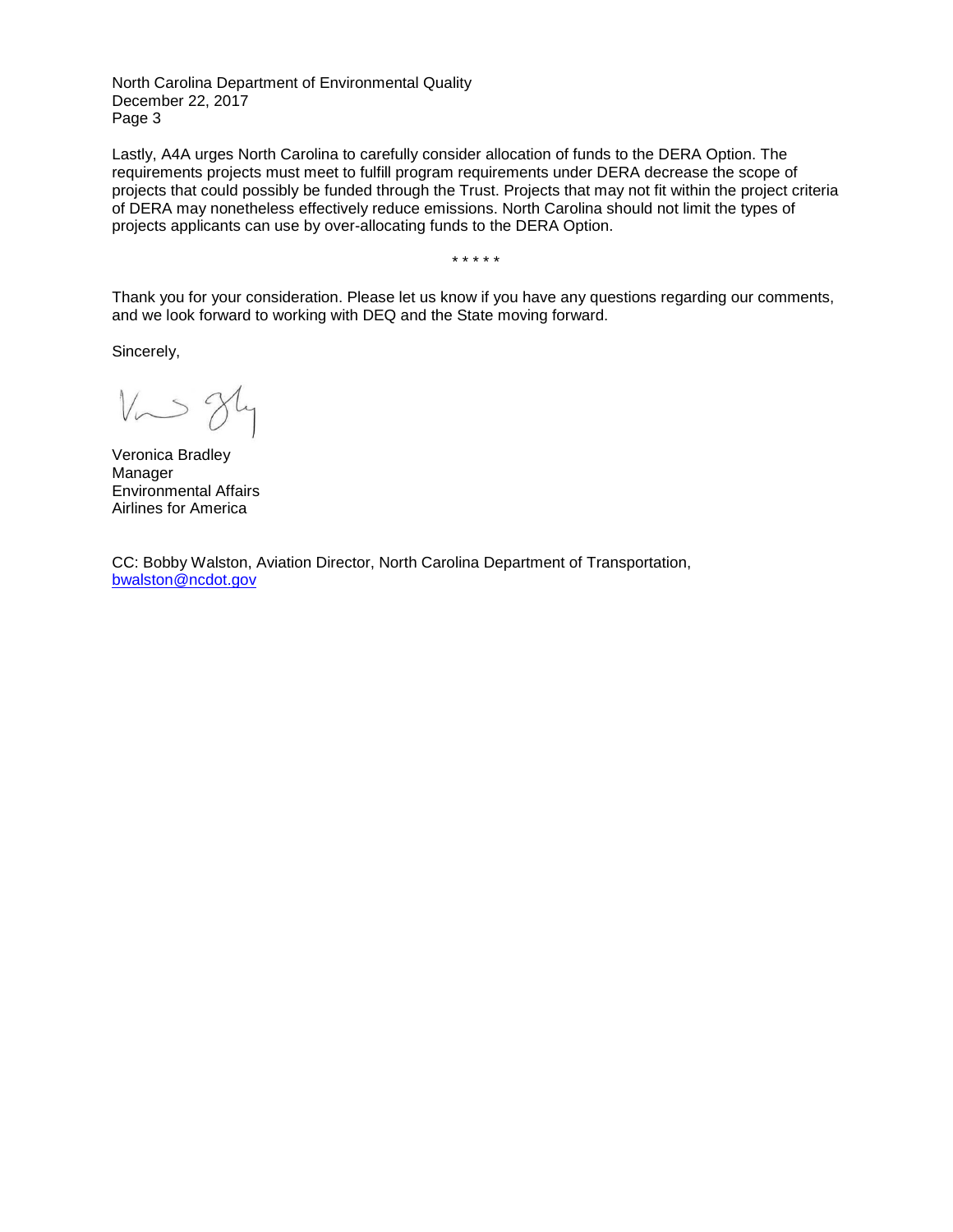#### **PROJECT APPLICANT INFORMATION**

Charlotte Douglas International Airport

Contacts: Amy Harris / Kaitlyn Relyea – Aviation Finance - Capital Projects

Government entity – Enterprise fund of the City of Charlotte, NC

5501 Wilkinson Blvd. Charlotte, NC 28208

970-219-2080 / 980-240-0679

[Amy.harris@cltairport.com](mailto:Amy.harris@cltairport.com) / [Kaitlyn.relyea@cltairport.com](mailto:Kaitlyn.relyea@cltairport.com)

#### **VW PROGRAM AND SOLICITATION DESIGN QUESTIONS**

How should DEQ prioritize projects?

Projects that have potential to provide highest quality impacts to as large a demographic as possible should be highest priority, ie: city populations should be of higher priority than rural, and public entities should be of higher priority than smaller reaching stakeholders.

What is the anticipated demand for each eligible project type?

The demand for the projects the Airport is interested in pursuing would be high. The Airport is currently preparing to purchase various fleet vehicles, as well as traditional gas-fueled small equipment in the next fiscal year. The vehicles to be purchased impact the traveling public directly which drives a higher demand.

The percentage of trust funds, if any, that DEQ should devote to Light Duty Zero Emission Vehicle Supply Equipment?

No input here. Focus should be on greatest potential emission impact regardless of size of project.

What is the anticipated demand for specific types of diesel emission reduction projects not eligible under the VW settlement but otherwise eligible under DERA or other state programs?

Contingent upon the approval of funding, not only the purchase of emission reduction vehicles would be pursued, additional supporting infrastructure would be required as well. This would increase demand beyond simply the one-time purchase of fleet vehicles and small equipment, but also provide long-term benefits and create future demand for emission reduction projects.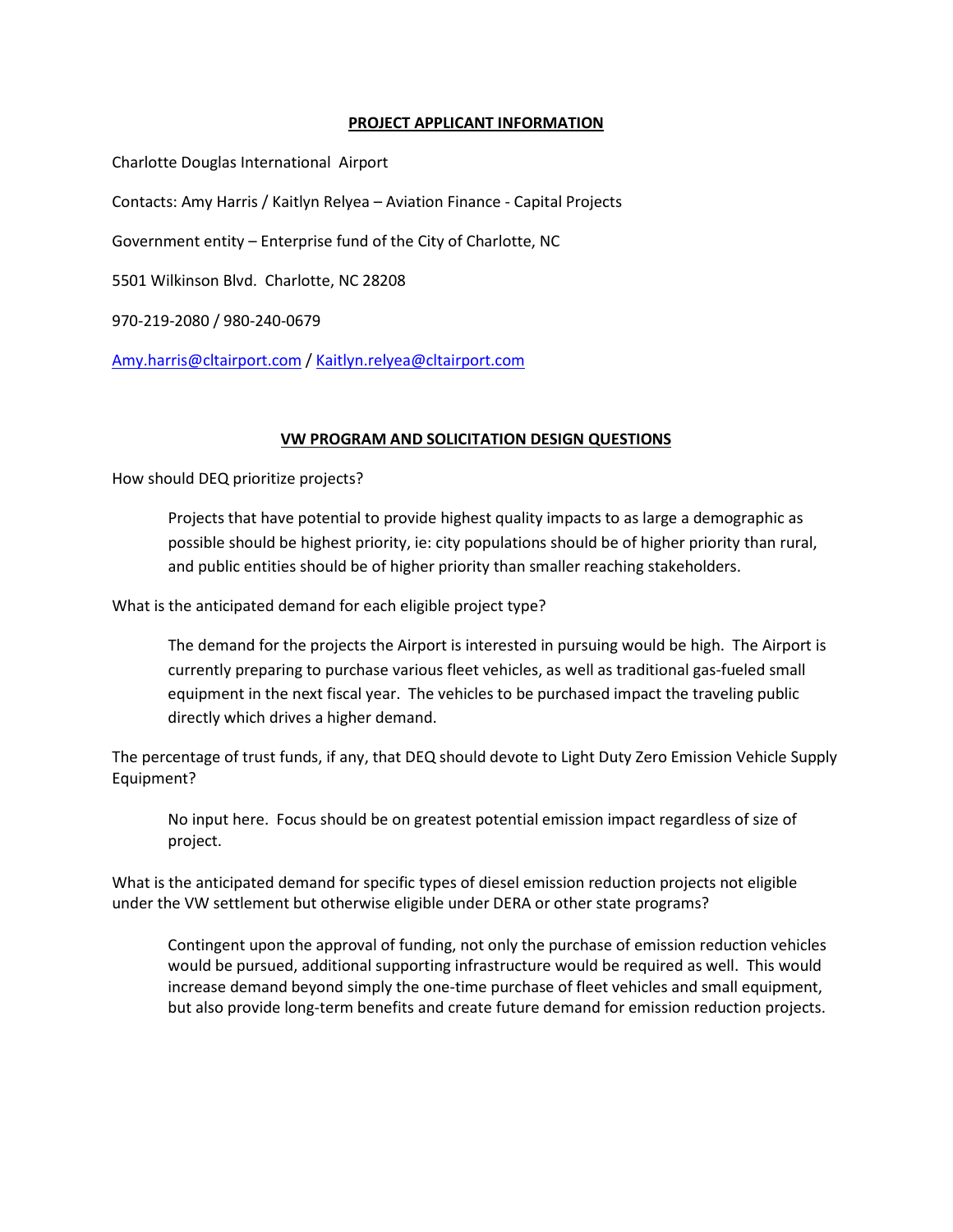Should a certain percentage of available VW funds be allocated to each eligible project type and if so how should the percentage be determined?

No input here. Focus should be on greatest potential emission impact regardless of type of project.

Should a certain percentage of available Mitigation Trust funds be reserved for government projects?

Absolutely, in order to provide equal benefit to a majority of the population, government projects must be prioritized. If 100% of the Trust funds were to be utilized by private stakeholders, the impact will be minimized.

Should funds be geographically distributed, and if so how?

Definitely, in order to provide maximum benefit, the funds should be distributed based on population, as well as the size of the stakeholder's carbon foot-print.

Should governmental entities be required to provide matching funds and if so, how much?

The Airport would certainly be willing to provide a local match, similar to Airport Improvement Program grants we currently receive from the FAA, which is a 75% / 25% split.

Should DEQ establish a minimum project size and if so, what size?

No, any project that can provide some level of environmental mitigation should be considered.

In addition to evaluating a proposed project's total cost effectiveness (\$/ton), what other key factors should DEQ consider when evaluating projects?

The number of public users that will be reached by a project should be considered in order to provide maximum benefit. Additionally, the frequency of a projects' use by the public should be considered.

What other feedback do you have on project evaluation and/or scoring criteria?

No input here.

What publicly available tool(s) should be used to quantify anticipated emission reductions/offsets for eligible mitigation projects? What, if any, additional resources should be provided and made available?

No input here.

What methods could DEQ employ to reduce barriers and increase participation in future solicitations for projects?

More widespread advertisement of the program, as well the process for seeking participation.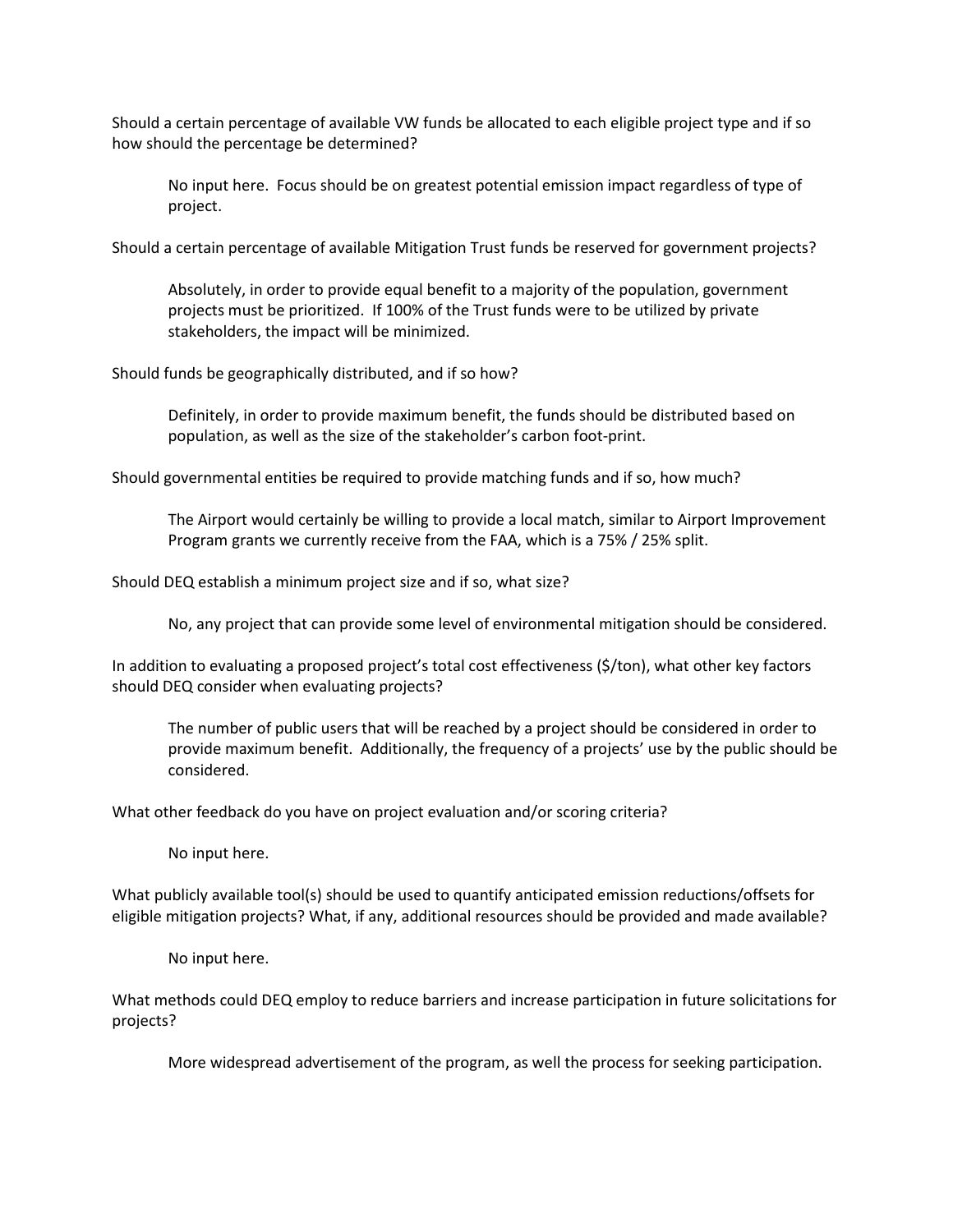What information/resources would be most valuable for stakeholders interested in submitting projects and what is the best way to communicate those?

Once defined, clearly defined eligibility requirements should be made available so that stakeholders are able to apply internal decision making processes prior to application.

Section 3: Submitting Your Project Information

See attached spreadsheet for information